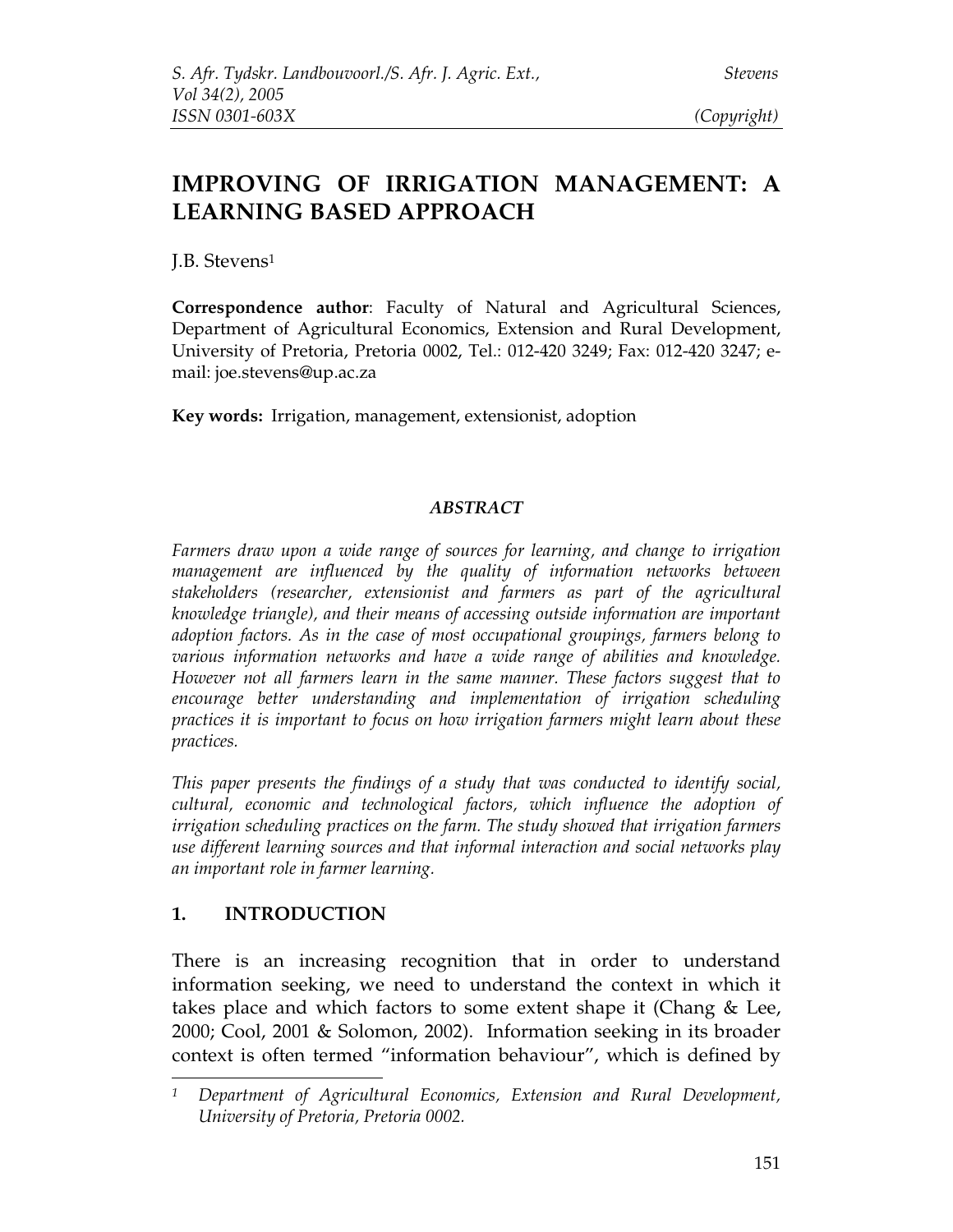Wilson (1999) to include the activities a person engage in when identifying his or her own needs for information, searching for such information and using that information for decision-making.

Today, more than ever, a wide range of information sources on new innovative irrigation practices is available to farmers. The science of irrigation scheduling has a long, illustrious pedigree and a large number of methods and models have been developed to determine when crops require water, and how much irrigation needs to be applied. Studies however, have indicated that farmers do not make use of scientific tools as expected. A national census in South Africa, as part of a Water Research Commission project during 2000–2004, revealed that 18% of the irrigation farmers used scientific–based tools or objective scheduling methods, whereas the majority relied heavily on local knowledge (Stevens, Düvel, Steyn & Marobane, 2005).

Information sharing and dissemination through agricultural extension has been inadequate in the past because of the lack of effective extension units (Shearer, 1987). Furthermore, information left sitting idle in research centres because of inappropriate information dissemination strategies (Malton, Cantrell, King & Bennet-Cattin*.,* 1984). The obstacle has often been the communication gap between researchers and extension personnel on the one hand and farmers on the other. The contention is that the existing communication gap emanates not so much from the language or cultural differences but rather from the methods employed for dissemination of agricultural information.

As in the case of most occupational groupings, farmers belong to various information networks, which include both formal and informal information networks and have a wide range of abilities and knowledge (Kilpatrick, 1997). The quality of information networks between stakeholders (researcher, extensionist and farmers as part of the agricultural knowledge triangle), and their means of accessing outside information are important factors that influence the adoption behaviour as it pertains to irrigation farmers in South Africa. This paper draws on fieldwork conducted among irrigation farmers in South Africa identifying and assessing the dominant learning preferences.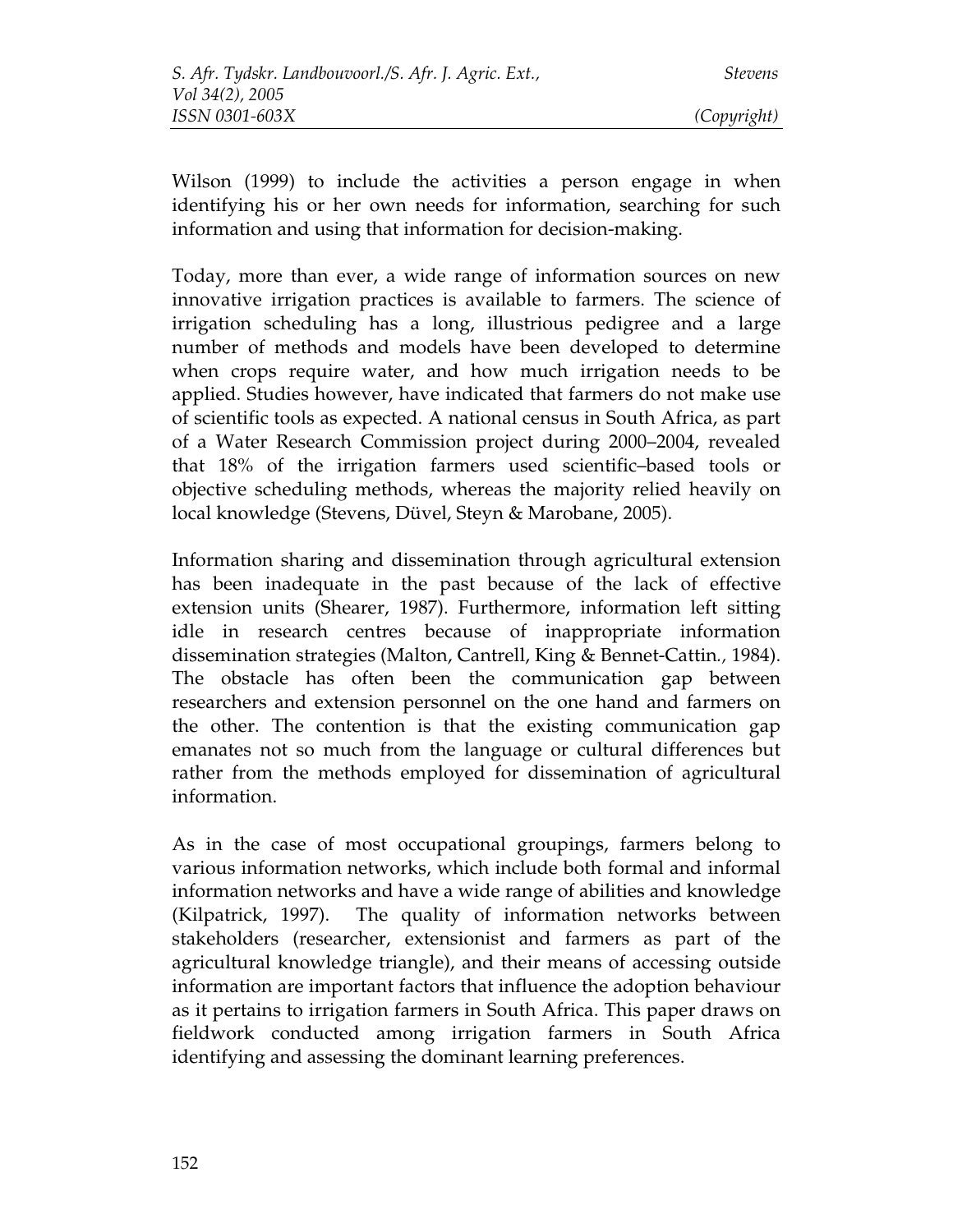#### **2. LEARNING BY FARMERS**

Irrigation farms are small businesses and like any other business, the managers or owners have a wide variety of skills and formal qualifications. Farmers however differ in the length of their experience in farming and their business goals. A variation in styles, preferences and motivation for learning is to be expected. Field (1997) argues that most learning in small business is self-directed, experiential and action– oriented; therefore the emphasis on "delivery of formal training" is often inappropriate. Networks of relationships with other role-players like industry, extension agencies and private firms are particularly important.

The term "learning" is slippery. Learning includes both single loop learning (what and how) as well as double loop learning (why learning). Falk & Harrison (1998) suggest learning has two components: its process and the outcomes of that process. The association between learning and information processing (that is where information is incorporated into the users' framework of knowledge, beliefs and values) is so close as to be almost identical, and therefore only the learning theory has been covered in this paper. Learning has been conceptualized as a process of "intuitive hypothesis testing" with individuals adapting beliefs in order to make sense of new information (Bandura, 1986). Change of behaviour in particular is one of the outcomes of learning. Learning assists people to receive, decode and understand information, and hence make decisions (Thomas, Ladewig & McIntosh, 1990; Welch, 1970).

Adoption of new innovations is a social process, which builds on existing knowledge and practices through interactive learning and collaboration between individuals within networks of organizations and the organization itself (Lundvall, 1992). Farmers network *via* farmer organizations, informal social contact with other farmers, government and cooperative extensionists, producer-purchaser arrangements with food processing companies and retailer–consumer relationships with input suppliers (Phillips, 1987). These networks have features of learning organizations (Senge, 1993), because they enable the social, contextual learning on which farmers respond.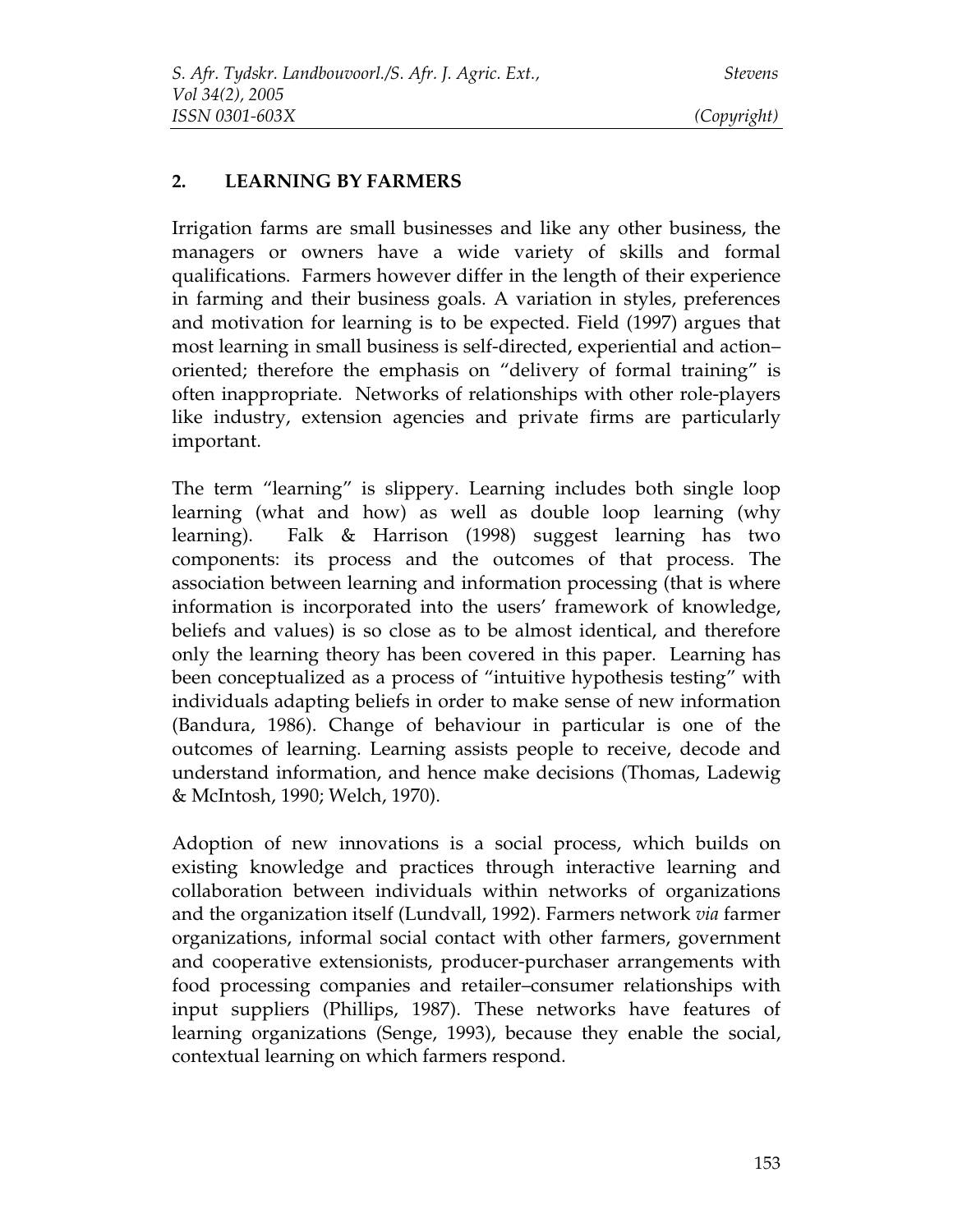Often literature on farmer decision-making ignores a very important part of the process, which occurs within the farm business, concentrating only on the external information sources and communication channels used by farmers. Phillips (1985) is one of the few studies, which described the role of "intimates", whom he referred to as a checkpoint for information and decision-making, reflecting the importance of trust, support in decision-making and intimacy.

## **3. METHODOLOGY**

This paper uses data that was collected between 2000 and 2004 from a study where the aim was to identify social, cultural, economic and technological factors, which influence the adoption of irrigation scheduling practices on the farm. The research was undertaken in various provinces of South Africa and the project consisted of four parts:

- A quantitative assessment conducted on a national basis amongst 332 irrigation schemes in South Africa, which provides an overview of the implementation and distribution of irrigation scheduling methods and computer models amongst commercial and small-scale irrigation farmers.
- Semi-structured interviews conducted with several small-scale irrigation farmers and key informants on the small-scale irrigation schemes throughout South Africa.
- A stratified sampling method was used to interview 134 commercial irrigation farmers from eight different provinces (Northwest, Eastern Cape, KwaZulu Natal, Western Cape, Limpopo, Northern Cape, Free State and Mpumalanga). The aim was to determine the possible human factors and constraints that impact on the adoption of irrigation practises on-farm.
- The case study research method was used to investigate the different training and development strategies used to enable small-scale farmers to implement objective irrigation scheduling methods on the following four small- scale irrigation projects: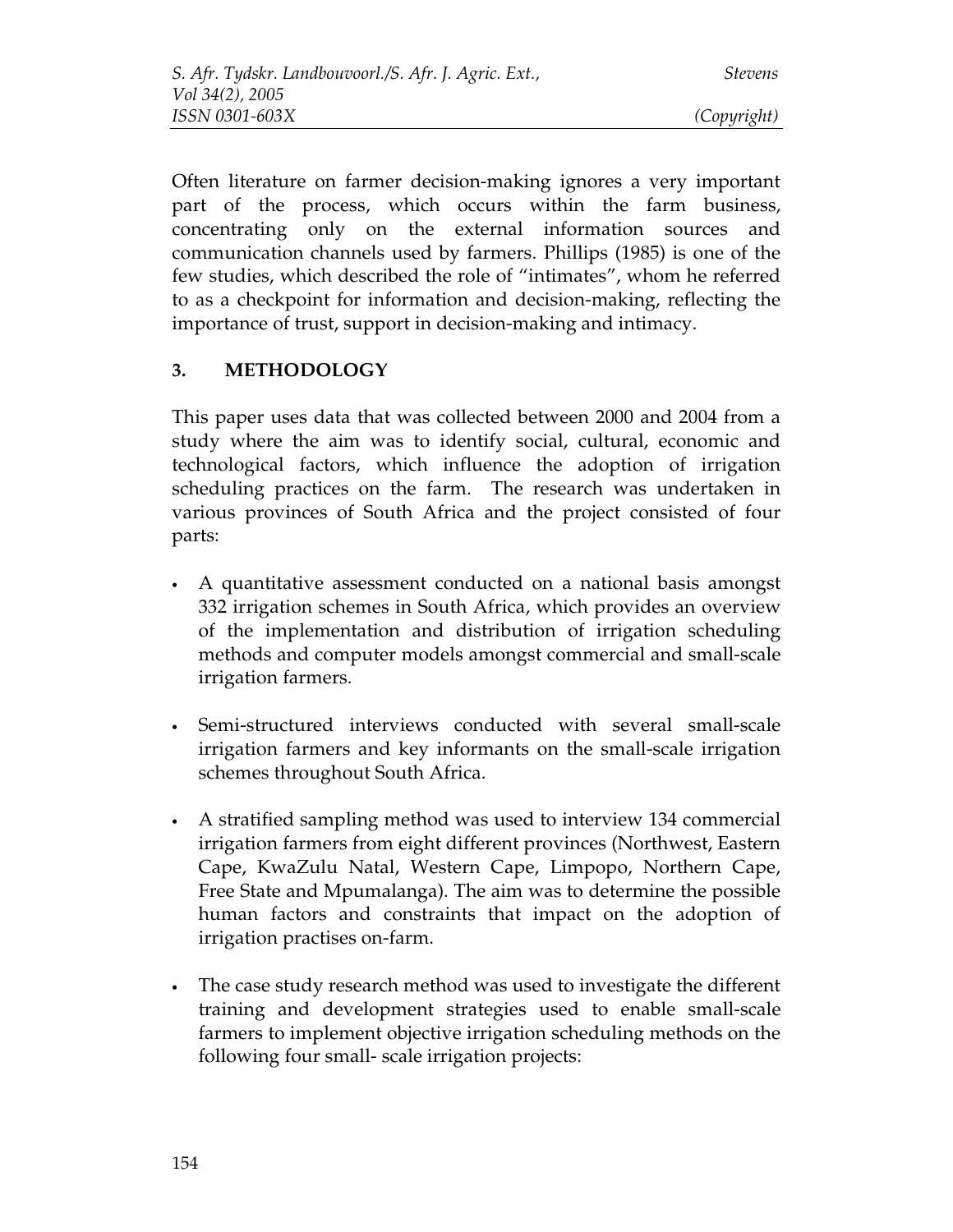- <sup>o</sup> Tshiombo Irrigation Scheme, Limpopo Province
- <sup>o</sup> Nkomazi Irrigation Project (Low's Creek, Walda, Figtree and Boschfontein), Mpumalanga Province
- <sup>o</sup> Bethlehem Apple Project, Free State Province
- <sup>o</sup> Taung Irrigation Scheme, Northwest Province

The data collected from the studies was verified to ensure accurate presentation and analysis using the Statistical Package for the Social Science (SPSS).

#### **4. RESULTS AND DISCUSSION**

#### **4.1 Learning sources consulted by irrigation farmers for irrigation management**

The need for the identification of dominant learning preferences by irrigation farmers is useful in designing communication strategies to facilitate learning and to capitalise on the individual's potential. Farmers often differ in the learning sources they access, the manner in which the information is available to them and their motivations for learning. The process of introducing an irrigation scheduling method into the farmers' psychological field or life space requires an appropriate support and communication structures between researchers, irrigation system managers, extensionists, consultants, advisors and farmers.

Farmers draw from a range of sources in their learning about irrigation management and scheduling, and possible changes in irrigation management is likely to be influenced by a number of information sources (Figure 1).

- 1. Private irrigation consultants
- 2. Cooperative extension officials
- 3. Representatives of seed, fertilizer and pharmaceutical companies
- 4. Fellow farmers or the farmer himself
- 5. Extension officers from the Department of Agriculture and officials from Department of Water Affairs and Forestry
- 6. Farmer study groups and growers' societies *inter alia*, avocado, banana, and table grape
- 7. Representatives and advisors from irrigation companies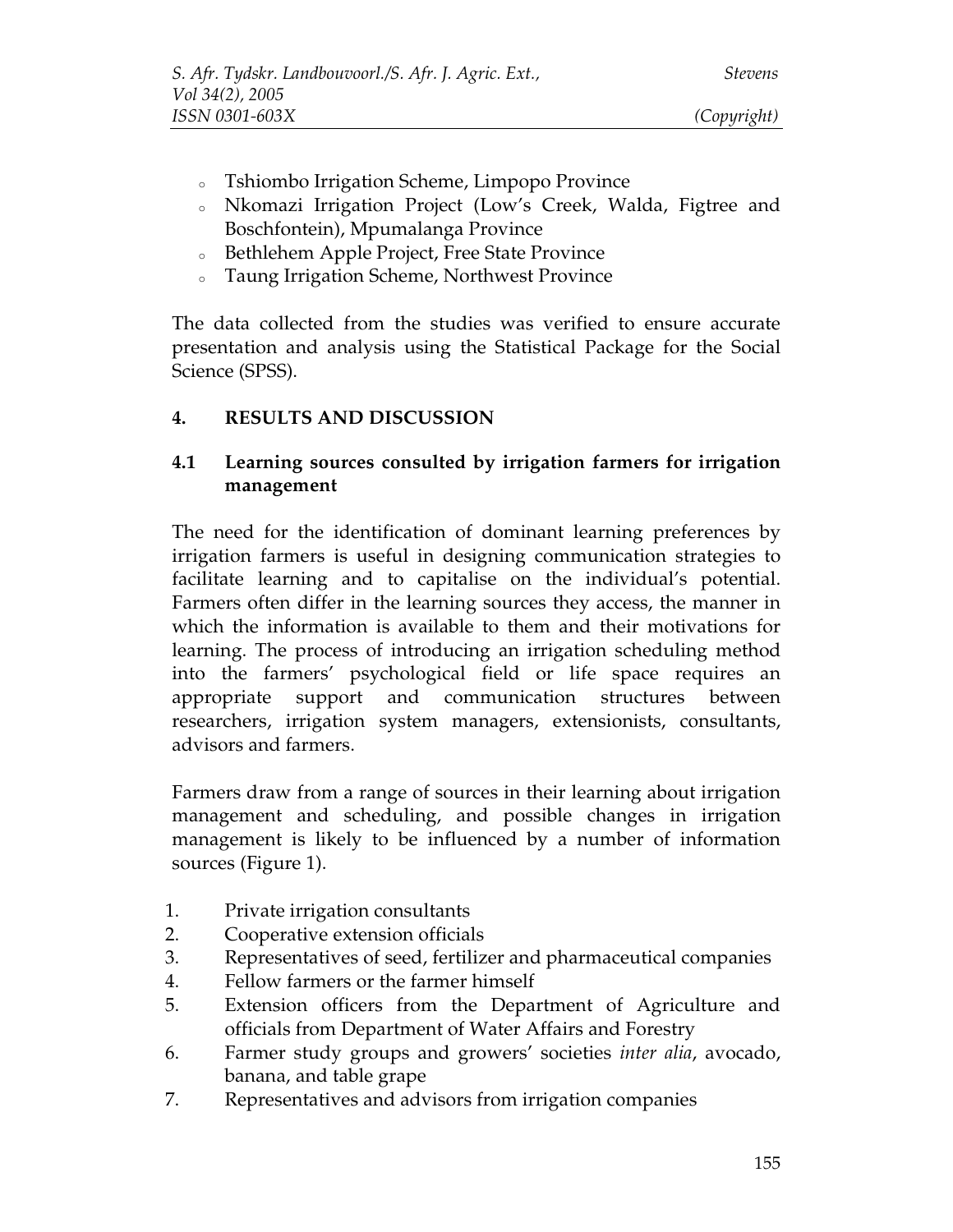8. Commodity institutions or industry specialists *inter alia* , Vinpro (KWV), Cape span (citrus and deciduous fruit), SASRI (South African Sugar Research Institute)



9. Irrigation board scheme or Water Users Association officials

### **Figure 1: Distribution of respondents according to their use of various information and support system regarding irrigation scheduling (N=297)**

Figure 1 indicates that the majority of respondents (84%) identified their fellow farmers and themselves as their primary source for information and support regarding irrigation management- decisions. Farmers often have extensive knowledge of their own farming situations through close observations of the changes on the farm and years of experimentation (through trial and error). Local farm knowledge was regarded as imperative supplementary information needed to understand the scientific "facts" provided by the "experts". This is an important step underlying the process of technology adoption decisions.

Farmers also seek advice from fellow farmers, perceived as "opinion leaders" by their peers. The respondents perceive these "opinion leaders", usually experienced and relatively progressive irrigation farmers, as important sources of information and learning. Informal interaction with other irrigation farmers and social networks played a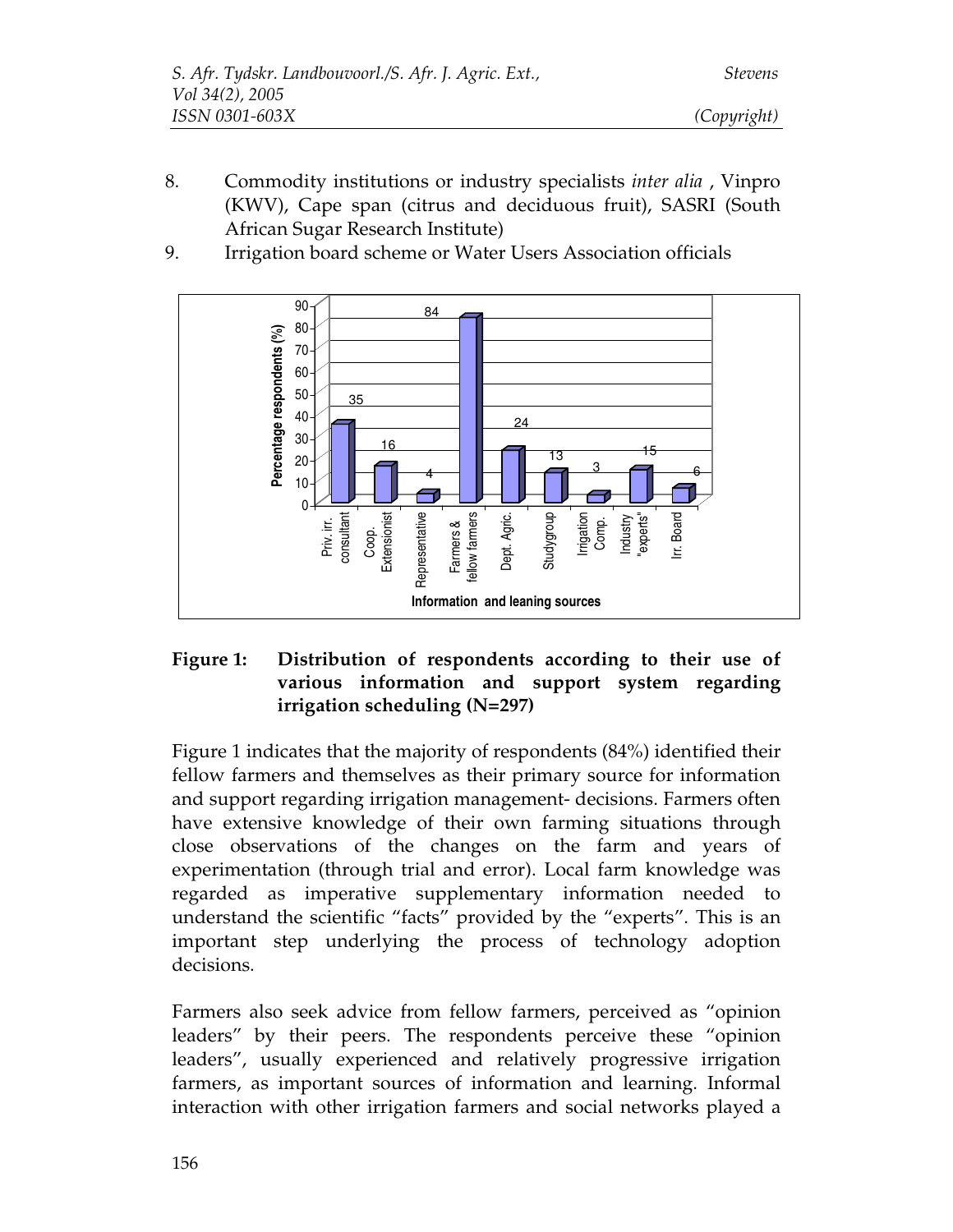very important role in farmer learning. Such farmer-to-farmer interactions provide opportunities for farmers to compare views on how the "new" information could be contextualised within their own situation and to test each other's values, perceptions and attitudes towards making changes based on this information. Knowledge and opinions gained from fellow farmers is perceived to be very valuable to irrigation farmers since it is local and comes from direct experience and observation over time. The information and opinions of fellow farmers are perceived as an important source for both learning for change and continuous learning.

Evidence from discussions with respondents suggested that family members (especially the father of the family) often play an important role in decisions to be taken on the farm, which also includes decisions regarding irrigation scheduling. Many young farmers also referred to the potential "mentor role" that some of the experienced fellow farmers play regarding irrigation scheduling, farm management and decisionmaking. This acknowledgement of the value of "farmer knowledge and experience" and the interaction between farmers of a community, contribute to the building of social capital of a community which plays an important role in the dissemination of information, learning outcomes and interaction that takes place.

The services of private irrigation consultants and/or other professionals from the cooperatives and industry operating in a specific area are often used in cases where farmers apply computer irrigation scheduling models and/or the use of highly sophisticated scheduling devices like the neutron probe, capacitance sensors, etc. The important roles that farmer study groups and commodity institutions *inter alia* Cape span, Vinpro, and SASRI play in the learning and support rendered to farmers regarding irrigation scheduling were highlighted.

A general tendency that occurs is that "new farmers" in irrigation are more prepared to rely on the support and advice of industrial experts and/or consultants than on opinions shared by fellow farmers. The valuable input received from irrigation consultants and industrial experts was acknowledged especially during the initial phases of irrigation farming. "Industrial experts" are taken here to include professionals that belong to a specific commodity or industry i.e. deciduous fruit, sugar, wine cellars or citrus.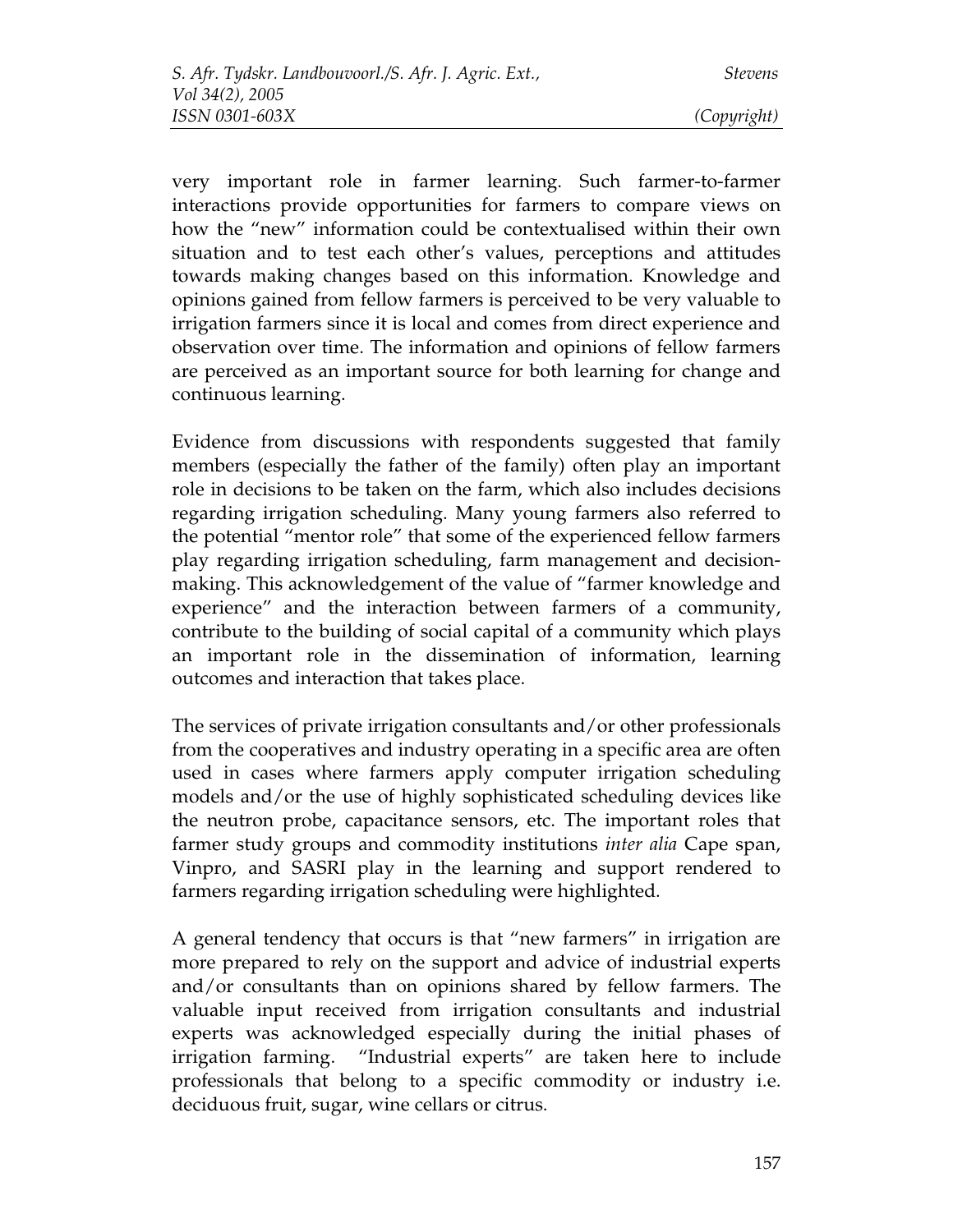However, amongst the small-scale farmers departmental extension officers are the most frequently used learning source used for irrigation management decisions. Of the 51 small-scale irrigation schemes involved in the survey, contact with private industry experts was limited (14%). The majority of the irrigation schemes depend upon support rendered by governmental extension officers. This tendency is because the focus of extension has changed since 1994. There has been a withdrawal from departmental extension officers serving the commercial irrigator perceived to be adequately supplied, or having the potential of being adequately supplied by the private sector, partly because of funding restrictions but rather because of policy directives to address areas of public rather than private goods. In general departmental extension officers are perceived by many small-scale irrigation farmers as actually responsible for decision-making, while with the majority of commercial irrigation farmers, the "expert learning source" was perceived as a source to aide decision-making.

Irrigation farmers also identified the relative unavailability of appropriate technical support from some research institutions in certain commodities like subtropical fruit and citrus. In these industries, farmers overcame these constraints through the establishment of respective growers' societies and study groups *viz* avocado, banana, mango and citrus. These "interest specific groups" often appoint their own advisors to support farmers with the different production aspects, which also includes irrigation management.

In some irrigation areas where the local cooperative and private consultants for whatever reason are not rendering irrigation scheduling services and support, irrigation farmers (4%) often rely on the consultation from representatives of fertilizer, agrochemical and seed companies. Farmers acknowledged the fact that these representatives are not irrigation "experts", but they identified them as important supportive role-players in irrigation management and excellent linkages with the "outside world". Usually a "recipe" or fixed irrigationscheduling calendar based on crop growth stage and the number of days after sowing or planting is offered to farmers rather than an irrigation calendar that takes the phenological stage of the crop into consideration.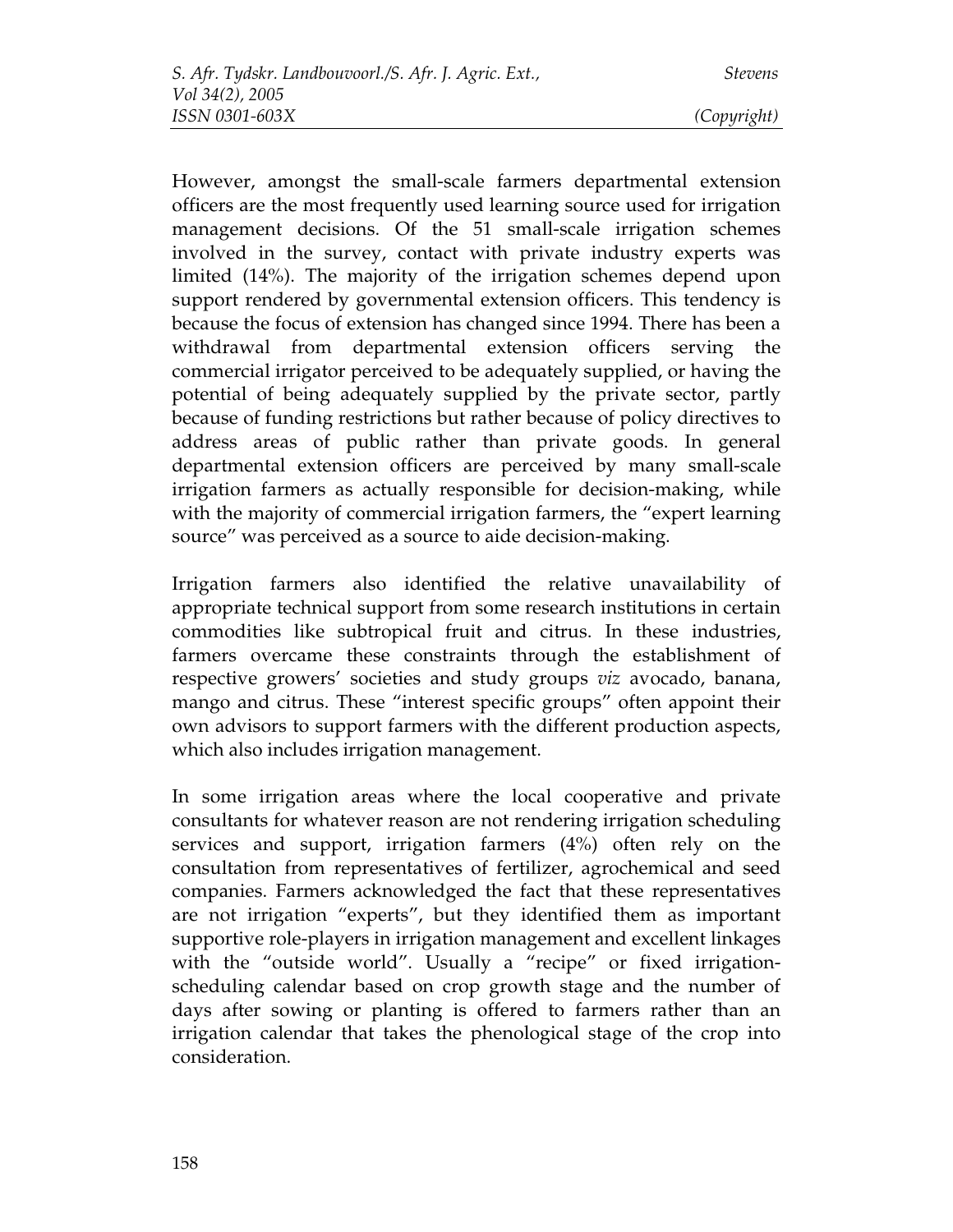### **4.2 Categorizing the learning focus**

Farmers approach problem solving and learning in different ways, according to the different styles of farming, the farmers' personal and family business and industry characteristics (Vanclay & Lawrence, 2001). Some farmers prefer listening, others reading, while others learnby-doing *(experiential learning) (*Dunn & Dunn, 1978). Based on the different information and learning sources that irrigation farmers consult before management decisions are taken regarding irrigation scheduling, farmers can be categorized into four different groups:

- *Localized information source:* This local focused group of farmers makes use of information and advice mainly from fellow farmers, study groups, local experts like departmental extension officers, irrigation board scheme officials, water user association officials and local cooperative officials. This group also perceived local field days and representatives of seed, agrochemical and fertilizer companies as important information sources for decision-making.
- *Specialist or expert advice information source:* This group of farmers consults private irrigation consultants, specialists from the Agricultural Research Council (ARC), industry related expertise like SASRI, Cape span, Vinpro, professionals from universities or tertiary institutions, and designers and planners from irrigation companies in their learning process.
- *Formal and informal training in irrigation scheduling*: Fifty eight percent of the irrigation farmers interviewed indicated that they have attended formal training in irrigation management. Farmers however differ in their preference for using formal or informal training opportunities. The majority of irrigation farmers (62%) interviewed prefers informal sources of learning mainly because they are familiar with these known sources and they can choose learning sources, which fits their specific needs and situation (preference for independence). Fellow farmers and neighbours are often approached for background information and for opinions on the practical implementation of irrigation scheduling.
- *The use of the printed media and information technology (IT) as sources of informal learning:* The most important printed media source used by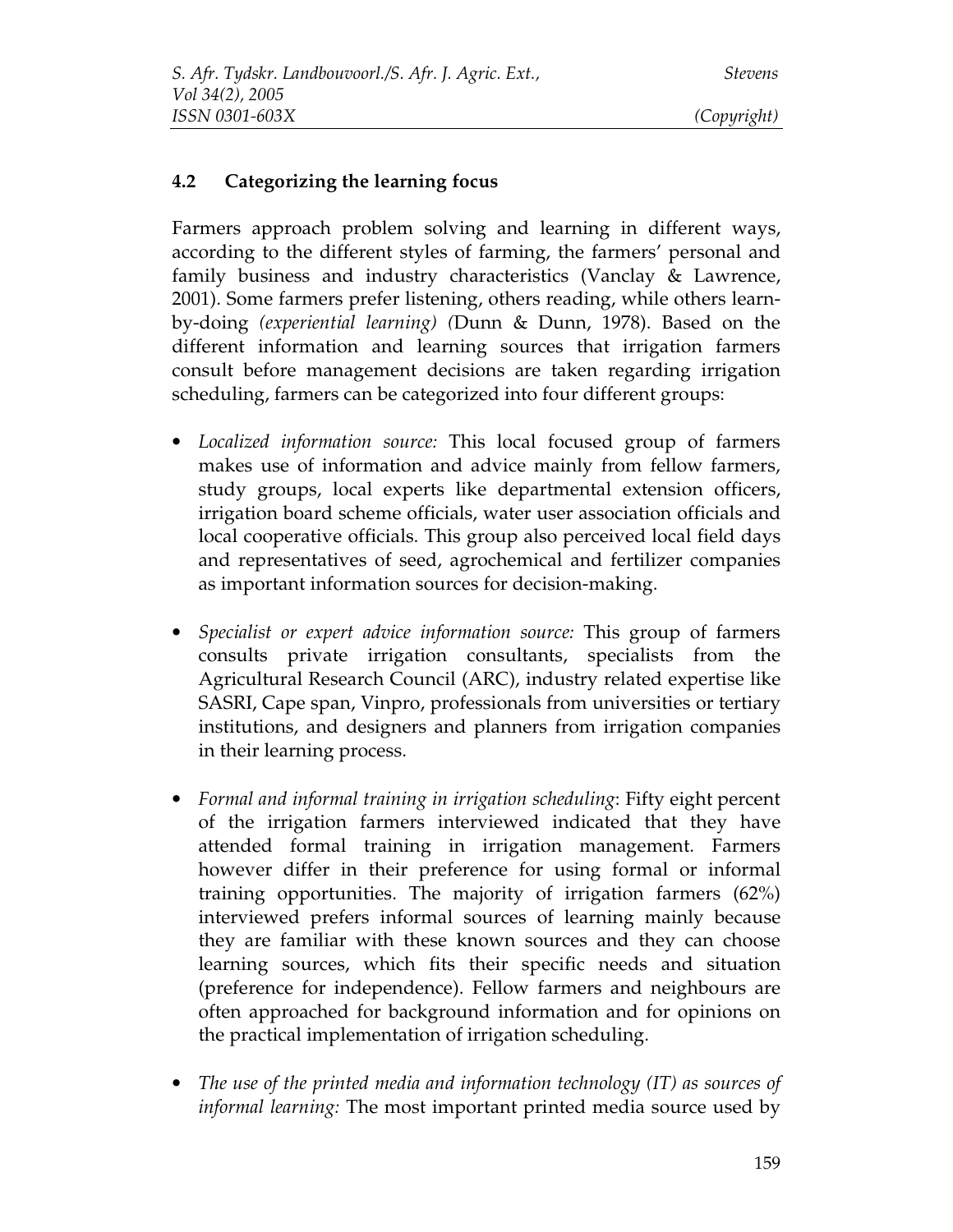the majority of commercial farmers (72%) is either the newsletter or information leaflet from the local cooperative or relevant commodity institution like sugar, barley, or popular articles that occurs in magazines like Farmers Weekly, Landbouweekblad or Nufarmer (small-scale irrigation farmer). The printed media is often used to increase awareness relating to a practice like irrigation scheduling and often acts as a stimulus for further discussion and debate between farmers.

Although computer usage by commercial farmers was found to be common, it is often not used for "learning" about irrigation management, but rather for record keeping, financial management and for obtaining quick and up to date information on marketing and research. The use of existing computer irrigation scheduling models, often built with rigid mathematical methodologies, is still limited (18%) and the majority of irrigation farmers found the use of models and computer programs without the necessary support complex or difficult to interpret.

Understanding the different cognitive styles of individual irrigation farmers or the individual groups of irrigation farmers can assist the extensionist or advisor to exploit the most appropriate means of offering an "irrigation-scheduling package" to farmers. Based on the response of respondents about the information or learning sources they accessed regarding irrigation scheduling, four learning pattern groups of farmers could be identified:

- Farmers who do not consult an additional information source regarding irrigation scheduling on the farm, but mainly rely on their local experience and knowledge in the irrigation decision.
- Farmers that regularly consult at least another learning source before management decisions are taken on irrigation scheduling.
- Farmers that consult at least two additional information sources regarding irrigation scheduling, before making decisions regarding irrigation scheduling.
- Farm businesses that use a wide range of information sources (three or more additional learning sources) before decisions are taken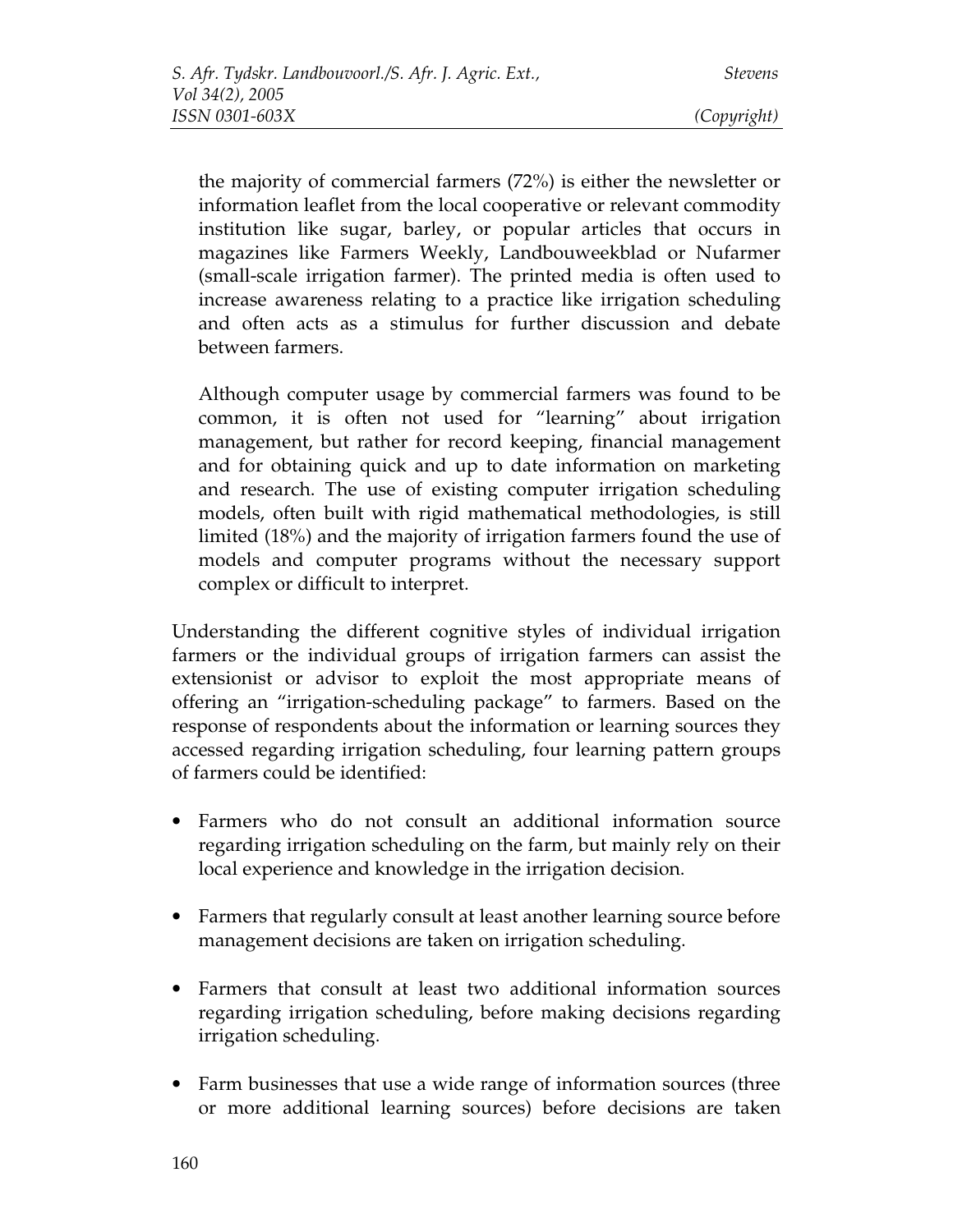regarding irrigation scheduling. These sources may include experts, training, fellow farmers, media and general observations.

Figure 2 reflects the degree to which farmers use a multitude of learning sources in the implementation of irrigation scheduling.



### **Figure 2: Distribution of farmers according to their use of multitudes of learning sources (N=134)**

It is clear from Figure 2 that the majority of irrigation farmers (90%) make use of one or more additional learning sources, while 10% respondents indicated that they rely only upon themselves for decisionmaking regarding the implementation of irrigation scheduling practices.

A tendency was found that younger farmers are in general more willing to make use of additional learning sources, especially computer-assisted decision support and publications than farmers aged 66 years and older  $(r=-0.17, p>0.05)$ . It was also found that as the size of irrigation area increase farmers are generally more prepared to use additional learning sources  $(r=0.23, p<0.05)$  for decision-making. This supports the contention that scheduling is too complex, expensive and time consuming for all but the large grower who often has higher levels of education, higher incomes and flexibility with labour. Farmers with formal tertiary education, in general were more prepared to make use of additional learning sources, while farmers with secondary education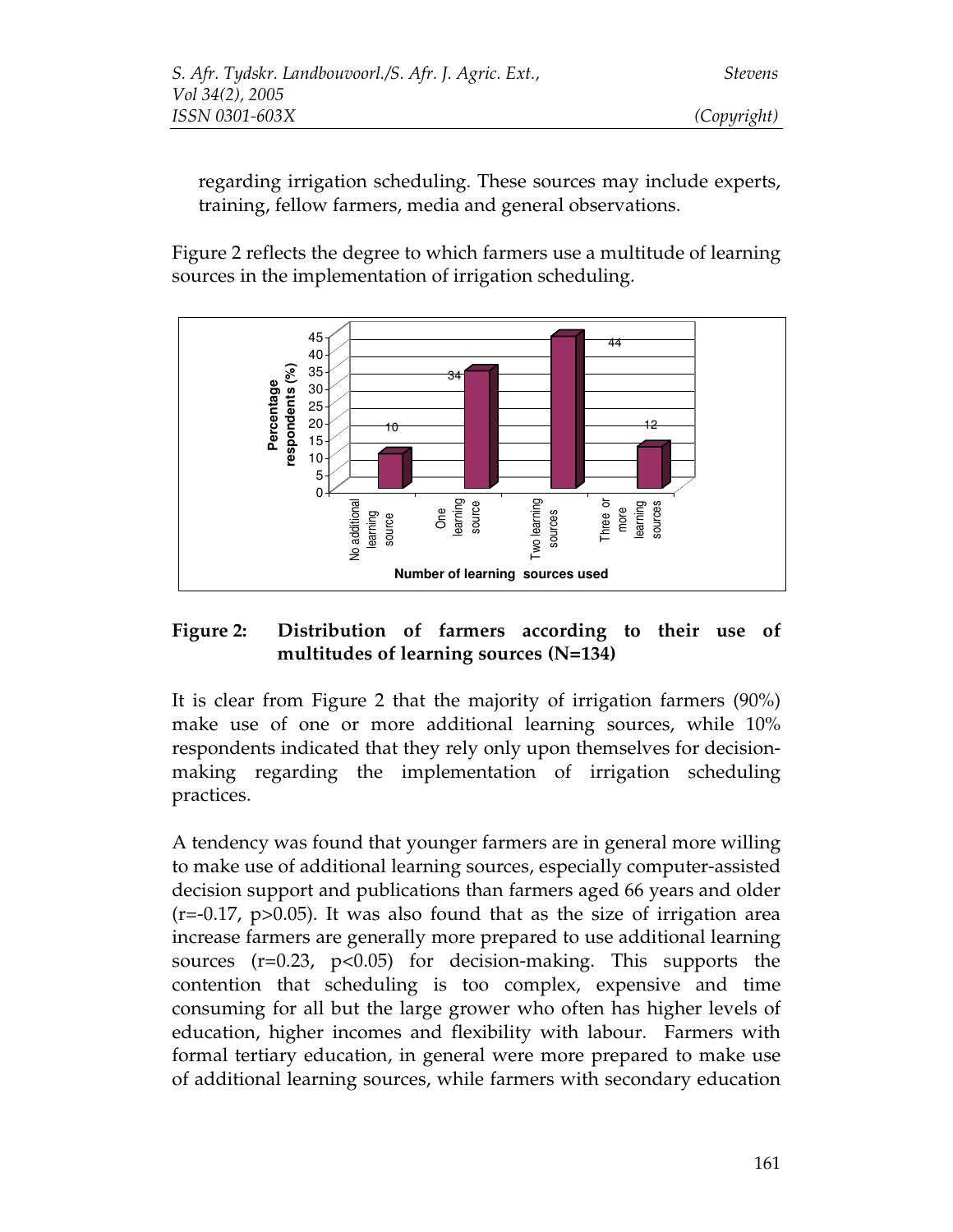rely more on their local experience. A  $X^2$ -test indicated that this was a significant result (p=0.037).

Figure 3 highlights the interrelationship between the number of learning sources used by farmers and the implementation of objective and subjective irrigation scheduling methods.



### **Figure 3: The frequency of learning sources regularly consulted by irrigation farmers and the interrelationship with the application of irrigation scheduling (N=134)**

A statistically significant correlation was found between the number of information sources used and the implementation of the type of irrigation scheduling methods  $(X^2=8.90, df=2, p=0.012)$ . This implies that farmers, who apply objective irrigation scheduling methods, are more inclined to use more than one information or learning source, which often includes the use of specialists or experts in irrigation management. Irrigation farmers involved in the application of subjective scheduling methods are on the other hand more willing to rely on personal experience and perhaps one additional source of information, usually within the boundaries of a specific irrigation area ("localized knowledge").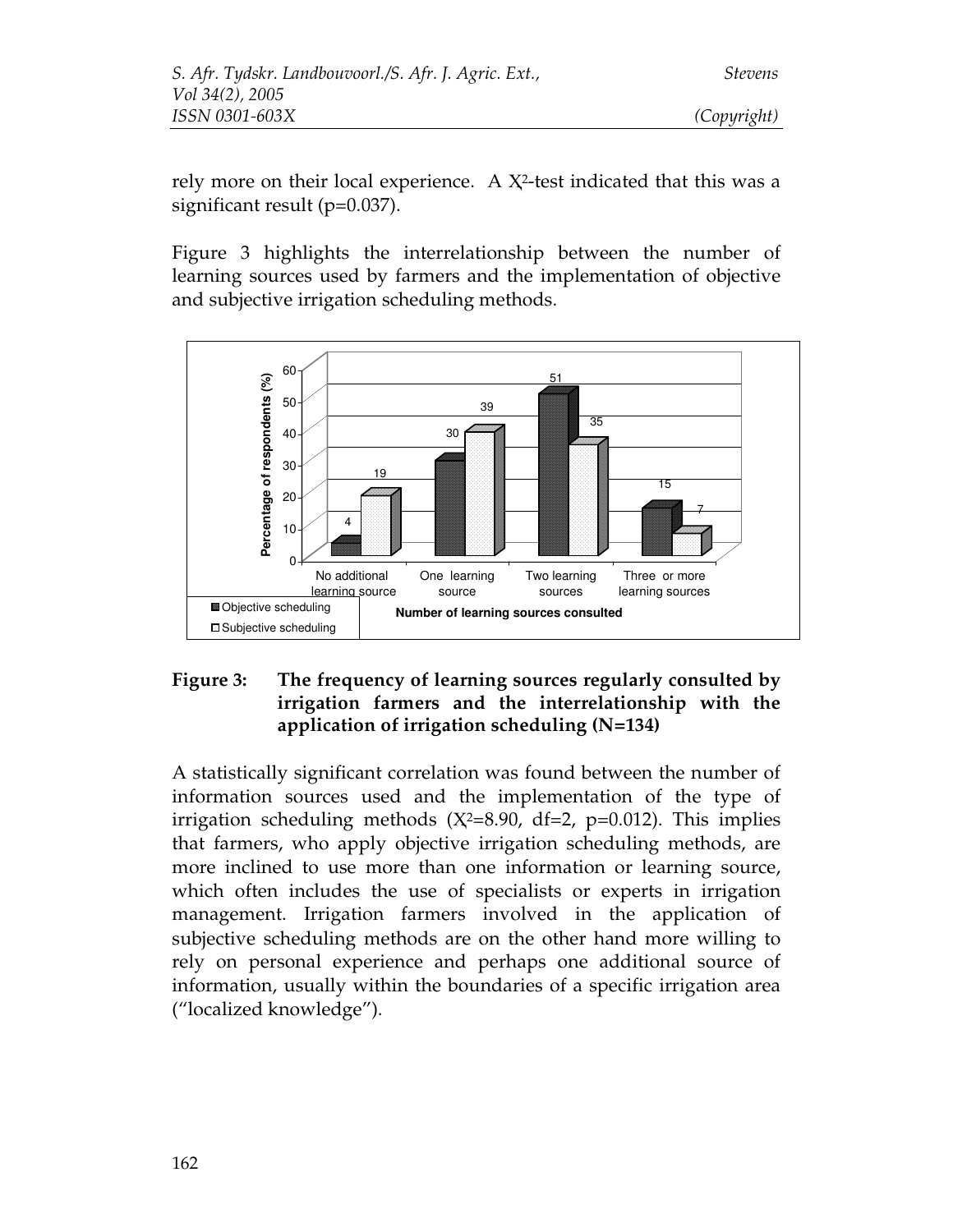## **5. CONCLUSION**

These findings proves that it will be incorrect to believe that "science" does have automatic credibility, and legitimacy, but rather that farmers create their own knowledge through external information networks, onfarm trialing and experimentation. Farmers will only use scientific knowledge when it is consistent with their own understanding.

Barriers to participation in learning or change opportunities are factors that are related to individuals, their spouse and family situation; the specific characteristics of their farm and farm business; rural communities or industry. They may also be related to the content, accessibility or delivery of learning and change opportunities present. The challenge exists for scientists and advisors to understand how relatively straightforward scientific concepts manifest in a more complex production system.

The findings also support the general expectation that the technology level of the farmers and their approach to management determines their choice of the irrigation scheduling method selected and eventually the number of learning sources used. Typically farmers choose learning sources according to their needs. Farmers that make use of objective irrigation scheduling methods (fruit/citrus/grape) are more willing to rely on the support from professionals like irrigation consultants and scientific equipment for decision-making. However, farmers that are not involved in the production of high value/high input crops like pastures will most probably use fixed pre-scheduled irrigation scheduling programs based on local knowledge with little or no objective monitoring of soil water.

## **ACKNOWLEDGEMENT**

The author would like to acknowledge the support received from the farmers been interviewed and the Water Research Commission (WRC) for the provision of funding for this research programme.

## **REFERENCES**

BANDURA, A., 1986. *Social foundations of thought and action: A social comparison theory*. Englewood Cliffs, NJ Prentice Hall.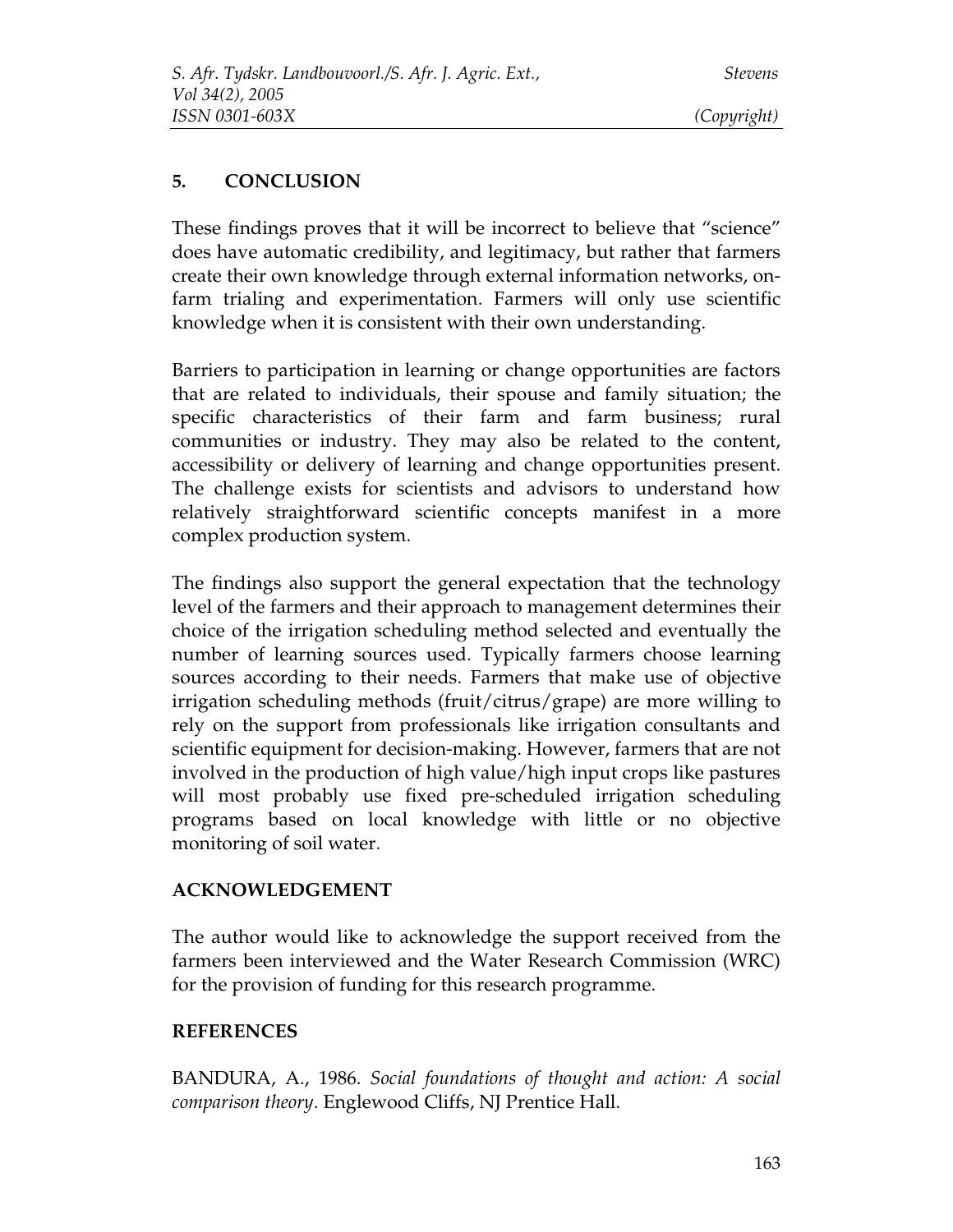CHANG, S. & LEE, Y., 2000. Conceptualising context and its relationship to the information behaviour in dissertation research process. *Jnl. of Library and Information Science*, *26(2):*4-18.

COOL, C., 2001. The concept of situation in information science. *Annual Review of Information Science and Technology. 35:*5-42.

DUNN, R. & DUNN, K., 1978. *Teaching students through their individual learning styles*. Reston Publ. Comp. Inc.

FALK, I. & HARRISON, L., 1998. Community learning and social capital: "Just having a little chat", *Jnl. of Vocational Education and Training*, 50:609-627.

FIELD, L., 1997. *Training and learning in small business: issues for research*. Sydney: Research Centre for Vocational Education and Training, University of Technology , Sydney.

KILPATRICK, S., 1997. *Promoting learning networks for small business: how can group learning facilitate change*? Centre for Research and Learning in Regional Australia, University of Tasmania, Launceston.

LUNDVALL, B., 1992. *National systems of innovation*. Pinter Publish, Londen.

MALTON, P., CANTRELL, R. KING, D. & BENNET-CATTIN, M., 1984. *Coming full circle: Participation in the development of technology*. Ottowa, Canada. Int. Dev. Res. Centre.

PHILIPS, T., 1985. Farmers' perception of extension- learning model using information networks. In: M Littmann (ed), *Rural Extension in an Era of Change*. Brisbane, *Australasian Agricultural Extension Conference Proceedings*, pp.449-453.

PHILIPS, T., 1987. *Development of methodologies for the determination and facilitation of learning for dairy farmers*. University of Melbourne, Melbourne.

SENGE, P., 1993. *The fifth discipline: The art and practice of the learning organization*. Century Press, London.